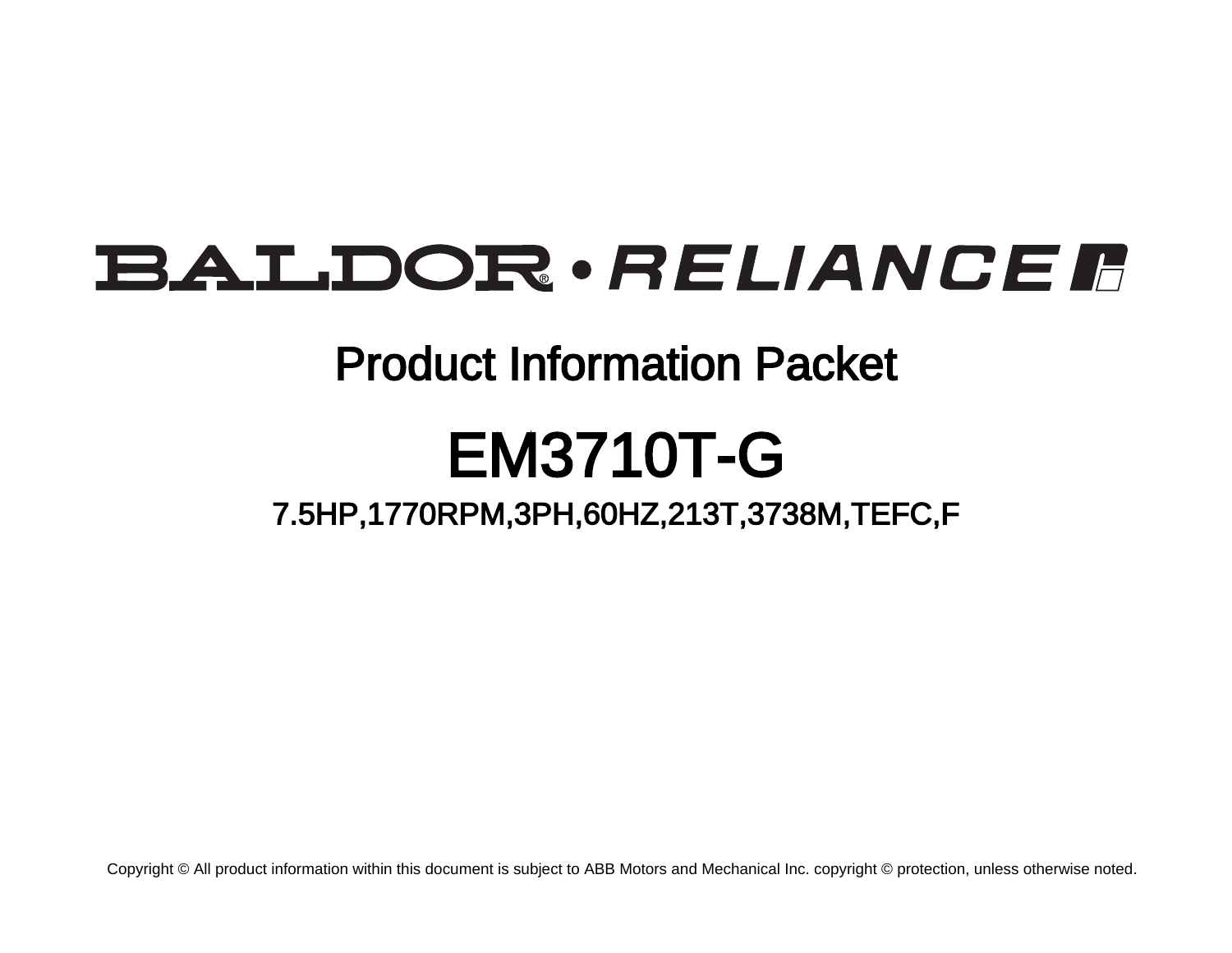### BALDOR · RELIANCE F Product Information Packet: EM3710T-G - 7.5HP,1770RPM,3PH,60HZ,213T,3738M,TEFC,F

| <b>Part Detail</b> |           |             |            |             |        |                      |            |  |
|--------------------|-----------|-------------|------------|-------------|--------|----------------------|------------|--|
| Revision:          |           | Status:     | PRD/A      | Change #:   |        | Proprietary:         | No         |  |
| Type:              | <b>AC</b> | Elec. Spec: | 37WGL864   | CD Diagram: | CD0005 | Mfg Plant:           |            |  |
| Mech. Spec:        | 37J838    | Layout:     | 37LYJ838   | Poles:      | 04     | <b>Created Date:</b> | 11-11-2020 |  |
| Base:              | <b>RG</b> | Eff. Date:  | 11-20-2020 | Leads:      | 9#14   |                      |            |  |

| <b>Specs</b>                           |                         |                                  |                              |
|----------------------------------------|-------------------------|----------------------------------|------------------------------|
| <b>Catalog Number:</b>                 | <b>EM3710T-G</b>        | <b>Heater Indicator:</b>         | No Heater                    |
| <b>Product Complexity Level:</b>       | Standard                | <b>Insulation Class:</b>         | н                            |
| Enclosure:                             | <b>TEFC</b>             | <b>Inverter Code:</b>            | <b>Inverter Ready</b>        |
| Frame:                                 | 213T                    | <b>KVA Code:</b>                 |                              |
| <b>Frame Material:</b>                 | Steel                   | <b>Lifting Lugs:</b>             | <b>Standard Lifting Lugs</b> |
| Output @ Frequency:                    | 7.500 HP @ 60 HZ        | <b>Locked Bearing Indicator:</b> | Locked Bearing               |
| Synchronous Speed @ Frequency:         | 1800 RPM @ 60 HZ        | Motor Lead Quantity/Wire Size:   | 9 @ 14 AWG                   |
| Voltage @ Frequency:                   | 460.0 V @ 60 HZ         | <b>Motor Lead Exit:</b>          | Ko Box                       |
|                                        | 230.0 V @ 60 HZ         | <b>Motor Lead Termination:</b>   | <b>Flying Leads</b>          |
| XP Class and Group:                    | None                    | Motor Type:                      | 3738M                        |
| <b>XP Division:</b>                    | Not Applicable          | <b>Mounting Arrangement:</b>     | F <sub>1</sub>               |
| <b>Agency Approvals:</b>               | <b>UR</b>               | <b>Power Factor:</b>             | 80                           |
|                                        | <b>CSA EEV</b>          | <b>Product Family:</b>           | <b>General Purpose</b>       |
|                                        | <b>CSA</b>              | <b>Pulley End Bearing Type:</b>  | Ball                         |
| <b>Auxillary Box:</b>                  | No Auxillary Box        | <b>Pulley Face Code:</b>         | Standard                     |
| <b>Auxillary Box Lead Termination:</b> | None                    | <b>Pulley Shaft Indicator:</b>   | Standard                     |
| <b>Base Indicator:</b>                 | Rigid                   | <b>Rodent Screen:</b>            | None                         |
| <b>Bearing Grease Type:</b>            | Polyrex EM (-20F +300F) | <b>RoHS Status:</b>              | <b>ROHS COMPLIANT</b>        |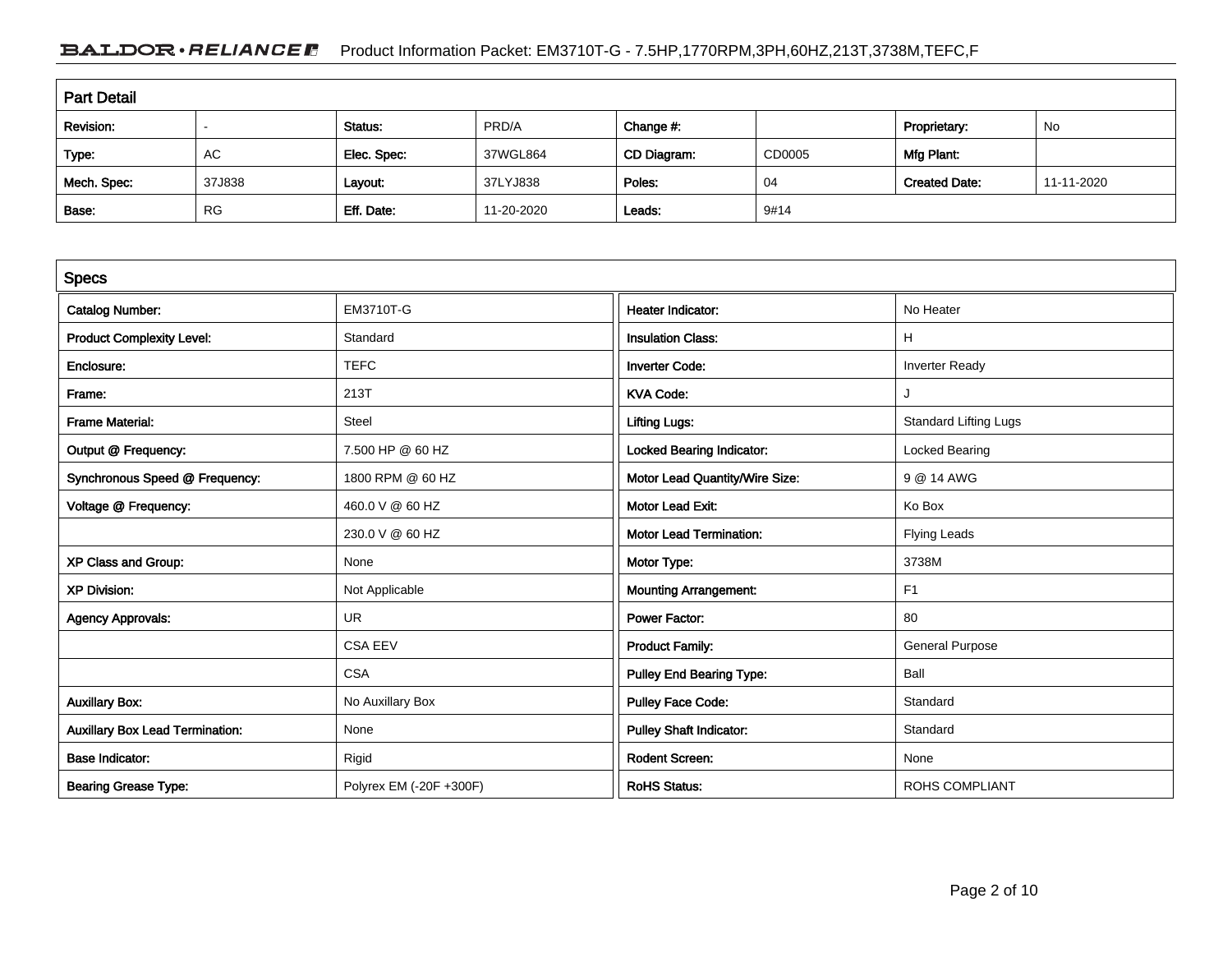| Blower:                               | None                      | <b>Shaft Extension Location:</b>   | Pulley End          |  |
|---------------------------------------|---------------------------|------------------------------------|---------------------|--|
| Current @ Voltage:                    | 19.000 A @ 230.0 V        | <b>Shaft Ground Indicator:</b>     | Shaft Grounding     |  |
|                                       | 20.000 A @ 208.0 V        | <b>Shaft Rotation:</b>             | Reversible          |  |
|                                       | 9.500 A @ 460.0 V         | <b>Shaft Slinger Indicator:</b>    | No Slinger          |  |
| Design Code:                          | A                         | <b>Speed Code:</b>                 | Single Speed        |  |
| Drip Cover:                           | No Drip Cover             | <b>Motor Standards:</b>            | <b>NEMA</b>         |  |
| Duty Rating:                          | <b>CONT</b>               | <b>Starting Method:</b>            | Direct on line      |  |
| <b>Electrically Isolated Bearing:</b> | Not Electrically Isolated | Thermal Device - Bearing:          | None                |  |
| <b>Feedback Device:</b>               | NO FEEDBACK               | <b>Thermal Device - Winding:</b>   | None                |  |
| <b>Front Face Code:</b>               | Standard                  | <b>Vibration Sensor Indicator:</b> | No Vibration Sensor |  |
| Front Shaft Indicator:                | None                      | <b>Winding Thermal 1:</b>          | None                |  |
|                                       |                           | <b>Winding Thermal 2:</b>          | None                |  |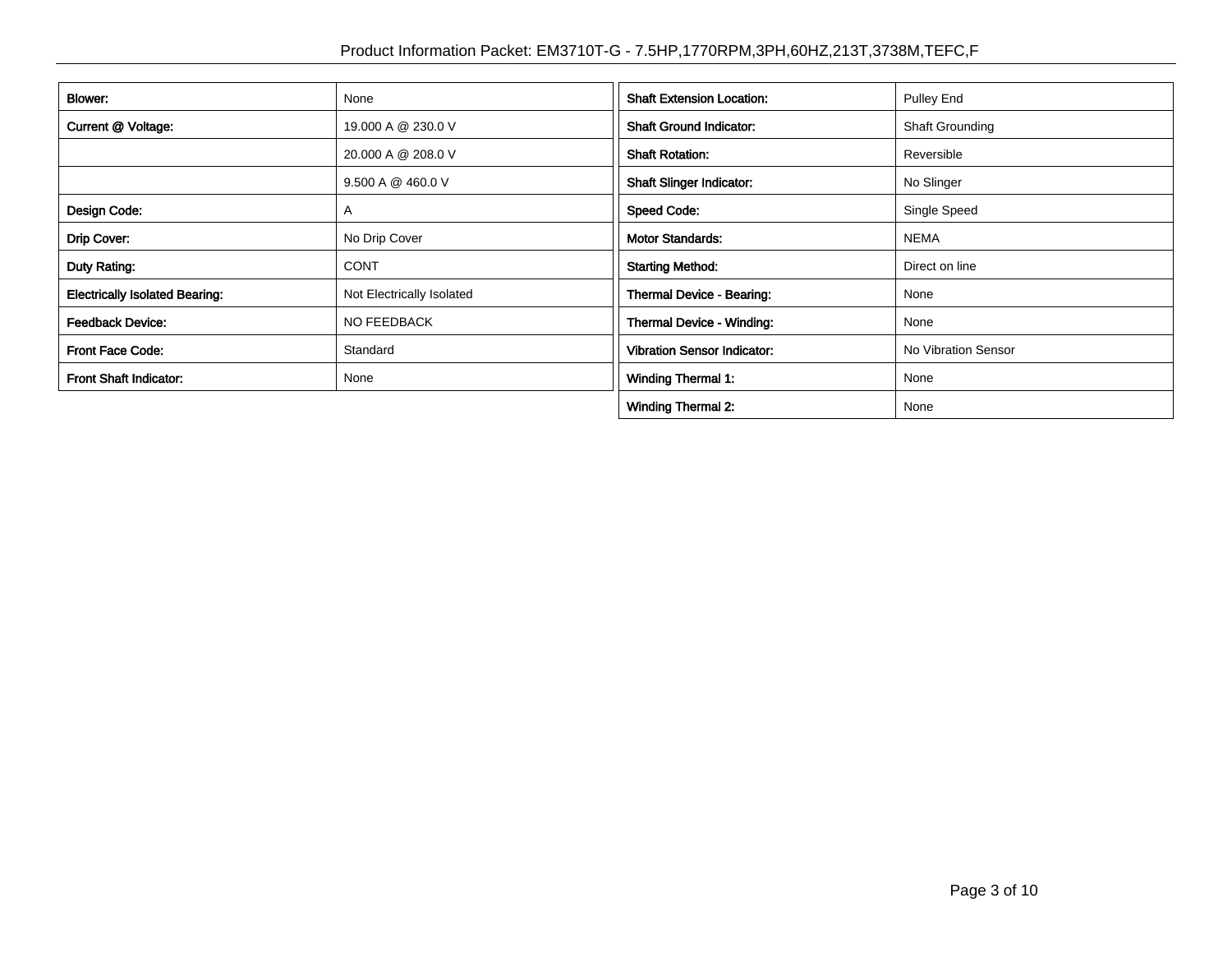#### BALDOR · RELIANCE F Product Information Packet: EM3710T-G - 7.5HP,1770RPM,3PH,60HZ,213T,3738M,TEFC,F

| Nameplate NP3441LUA        |                                       |       |
|----------------------------|---------------------------------------|-------|
|                            |                                       |       |
|                            | <b>CAT.NO. EM3710T-G</b>              |       |
|                            | SPEC 37J838L864G1                     |       |
|                            | $HP$ 7.5                              |       |
|                            | VOLTS 230/460                         |       |
|                            | AMPS $19/9.5$                         |       |
|                            | <b>RPM</b> 1770                       |       |
| <b>FRAME 213T</b>          | $HZ$ 60<br>PH 3                       |       |
|                            | DES A<br>$SF$ 1.15<br>CODE<br>CLASS H |       |
| NEMA NOM. EFF 91.7         | PF 80                                 |       |
|                            | RATING 40C AMB-CONT                   |       |
|                            | USABLE AT $208V$ 20<br>$CC$ 010A      |       |
|                            | SER<br><b>ENCL</b> TEFC               |       |
|                            | $DE$ 6307<br><b>ODE</b> 6206          |       |
| <b>VPWM INVERTER READY</b> |                                       |       |
| CT6-60H(10:1)VT3-60H(20:1  |                                       |       |
|                            | 50HZ 7.5HP 190/380V 22.4/11.2A        | SF1.0 |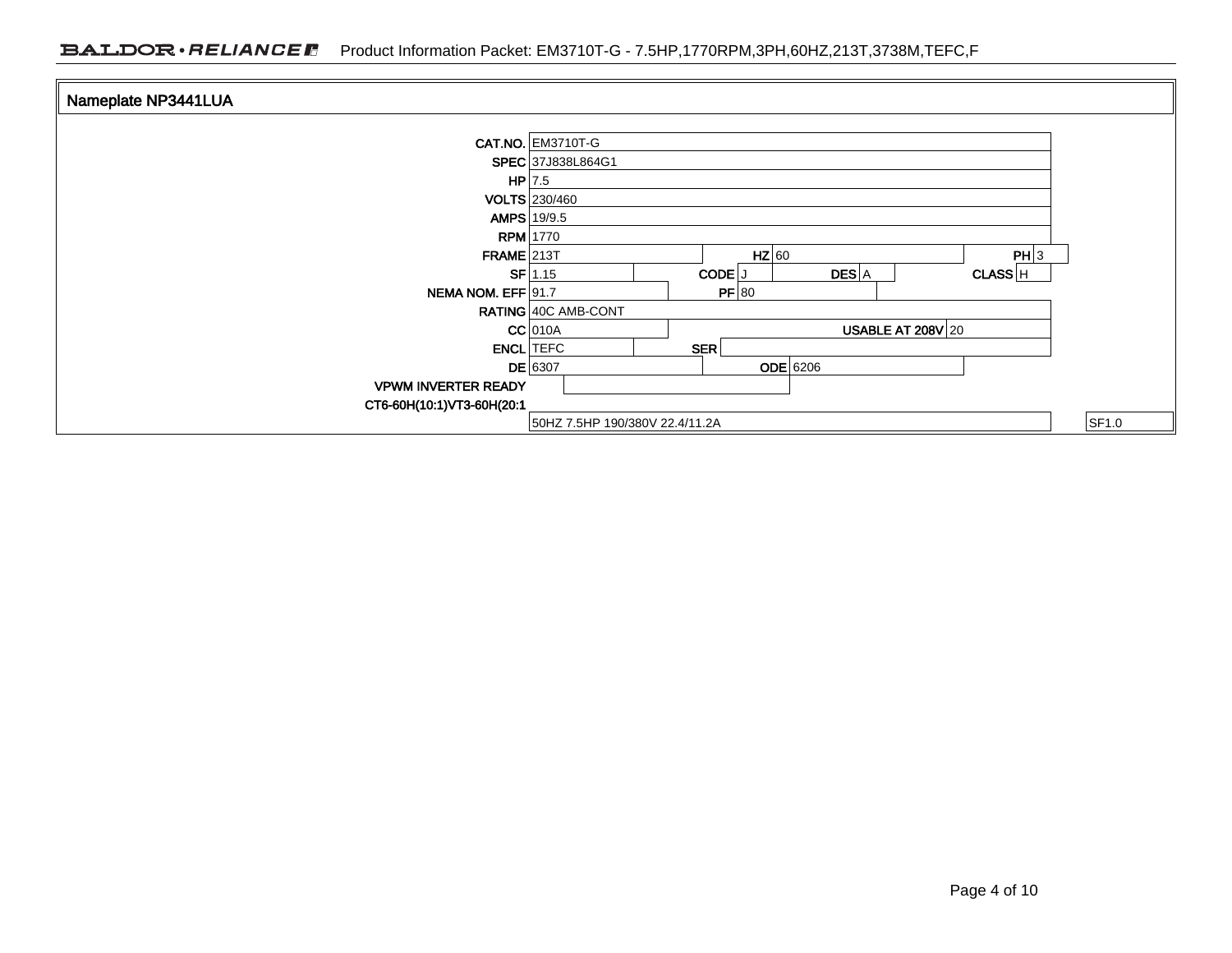| <b>Parts List</b>  |                                            |          |  |  |  |
|--------------------|--------------------------------------------|----------|--|--|--|
| <b>Part Number</b> | <b>Description</b>                         | Quantity |  |  |  |
| SA387934           | SA 37J838L864G1                            | 1.000 EA |  |  |  |
| RA378274           | RA 37J838L864G1                            | 1.000 EA |  |  |  |
| 37FN3002C01        | EXFN, PLASTIC, 6.00 OD, 1.155 ID           | 1.000 EA |  |  |  |
| HW3200A01          | 3/8-16X3/4 I-BLT WELDED F/S                | 1.000 EA |  |  |  |
| 37CB3006           | 37 CB CASTING W/1.38 LEAD HOLE @ 6:00      | 1.000 EA |  |  |  |
| 37GS1000SP         | GASKET, CONDUIT BOX STD., .06 THICK LEXI   | 1.000 EA |  |  |  |
| 51XW2520A12        | .25-20 X .75, TAPTITE II, HEX WSHR SLTD    | 2.000 EA |  |  |  |
| 11XW1032G06        | 10-32 X .38, TAPTITE II, HEX WSHR SLTD U   | 1.000 EA |  |  |  |
| 37EP3101A01        | FR ENDPLATE, FOR ROUTING PURPOSES          | 1.000 EA |  |  |  |
| HW4500A01          | 1641B(ALEMITE)400 UNIV, GREASE FITT        | 1.000 EA |  |  |  |
| HW5100A06          | W2420-025 WVY WSHR (WB)                    | 1.000 EA |  |  |  |
| 37EP3100B06        | PU EP 307 LOCK BRG, GRSR, DRAIN, 2 RET HLS | 1.000 EA |  |  |  |
| 10XN2520A28        | 1/4-20X 1 3/4 HEX HD                       | 4.000 EA |  |  |  |
| HW1001A25          | LOCKWASHER 1/4, ZINC PLT .493 OD, .255 I   | 4.000 EA |  |  |  |
| HW4500A01          | 1641B(ALEMITE)400 UNIV, GREASE FITT        | 1.000 EA |  |  |  |
| XY3118A12          | 5/16-18 HEX NUT DIRECTIONAL SERRATION      | 4.000 EA |  |  |  |
| 07FH4007SP         | PRIMED                                     | 1.000 EA |  |  |  |
| 51XW1032A06        | 10-32 X .38, TAPTITE II, HEX WSHR SLTD S   | 3.000 EA |  |  |  |
| 37CB4516           | LIPPED LID FOR 37 FRAME NEC KOBX           | 1.000 EA |  |  |  |
| 37GS1008           | 37 GS FOR CB LID - LEXIDE                  | 1.000 EA |  |  |  |
| 51XW0832A07        | 8-32 X .44, TAPTITE II, HEX WSHR SLTD SE   | 4.000 EA |  |  |  |
| HW2501F21          | KEY, 5/16 SQ X 2.375                       | 1.000 EA |  |  |  |
| HA7000A02          | KEY RETAINER RING, 1 1/8 DIA, 1 3/8 DIA    | 1.000 EA |  |  |  |
| 85XU0407S04        | 4X1/4 U DRIVE PIN STAINLESS                | 2.000 EA |  |  |  |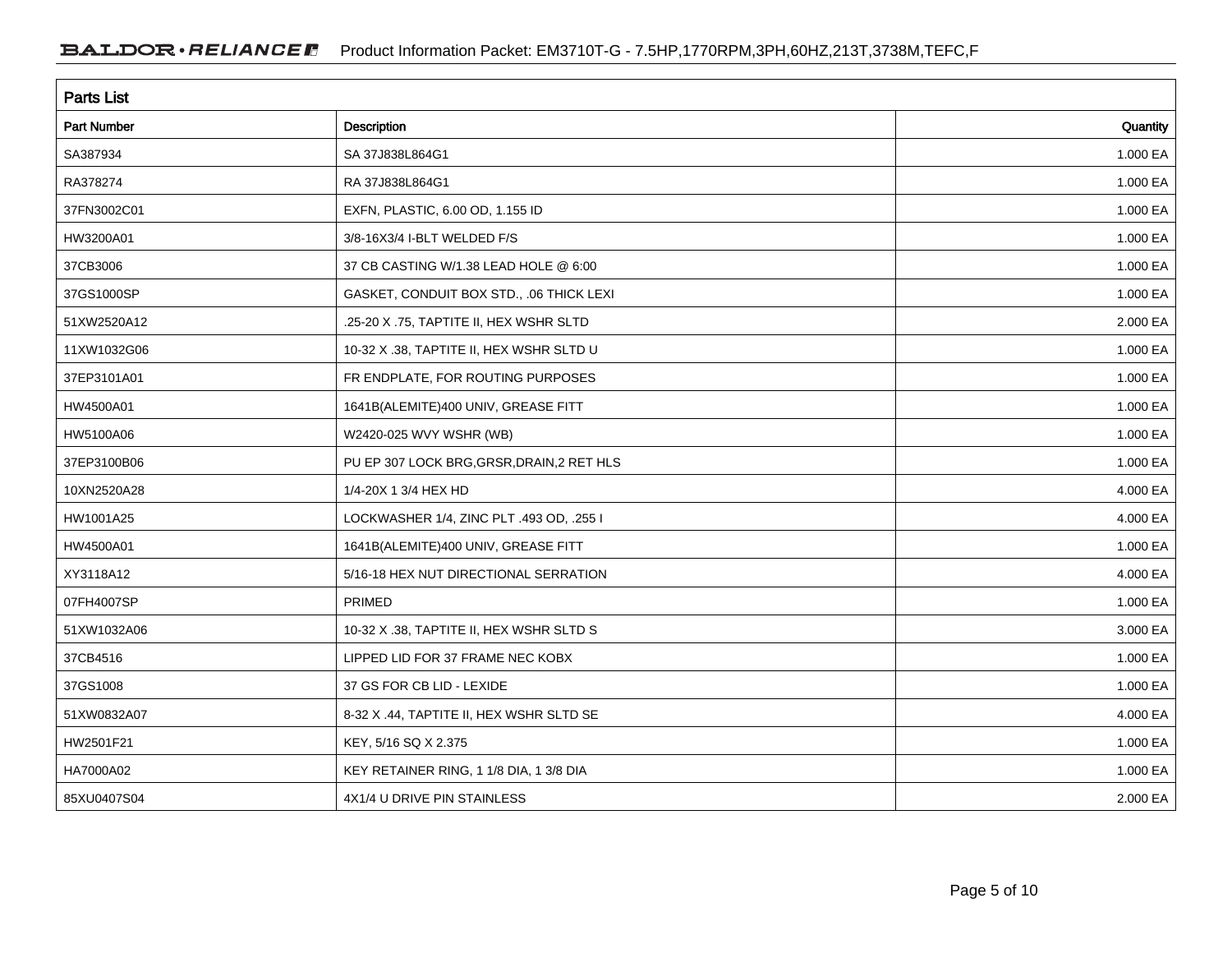| <b>Parts List (continued)</b> |                                          |          |  |  |  |  |
|-------------------------------|------------------------------------------|----------|--|--|--|--|
| <b>Part Number</b>            | <b>Description</b>                       | Quantity |  |  |  |  |
| LB1115N                       | LABEL, LIFTING DEVICE (ON ROLLS)         | 1.000 EA |  |  |  |  |
| LB1459                        | AEGIS SGR LABEL "AEGISLBL-100"           | 1.000 EA |  |  |  |  |
| MJ1000A02                     | GREASE, MOBIL POLYREX EM - 124047        | 0.050 LB |  |  |  |  |
| 51XB1214A20                   | 12-14X1.25 HXWSSLD SERTYB                | 1.000 EA |  |  |  |  |
| HA3104A17                     | 5/16-18X13.250 T-BLT/OHIO                | 4.000 EA |  |  |  |  |
| MG1000Y03                     | MUNSELL 2.53Y 6.70/ 4.60, GLOSS 20,      | 0.028 GA |  |  |  |  |
| LC0005E01                     | CONN.DIA./WARNING LABEL (LC0005/LB1119N) | 1.000 EA |  |  |  |  |
| NP3441LUA                     | ALUM SUPER-E VPWM INV READY UL CSA-EEV C | 1.000 EA |  |  |  |  |
| 37PA1074                      | PALLET PACK GRP, PRINT BOX PK1026A06     | 1.000 EA |  |  |  |  |
| MN416A01                      | TAG-INSTAL-MAINT no wire (1200/bx) 1/21  | 1.000 EA |  |  |  |  |
| LB1350                        | BAR CODE LABEL FOR YORK                  | 1.000 EA |  |  |  |  |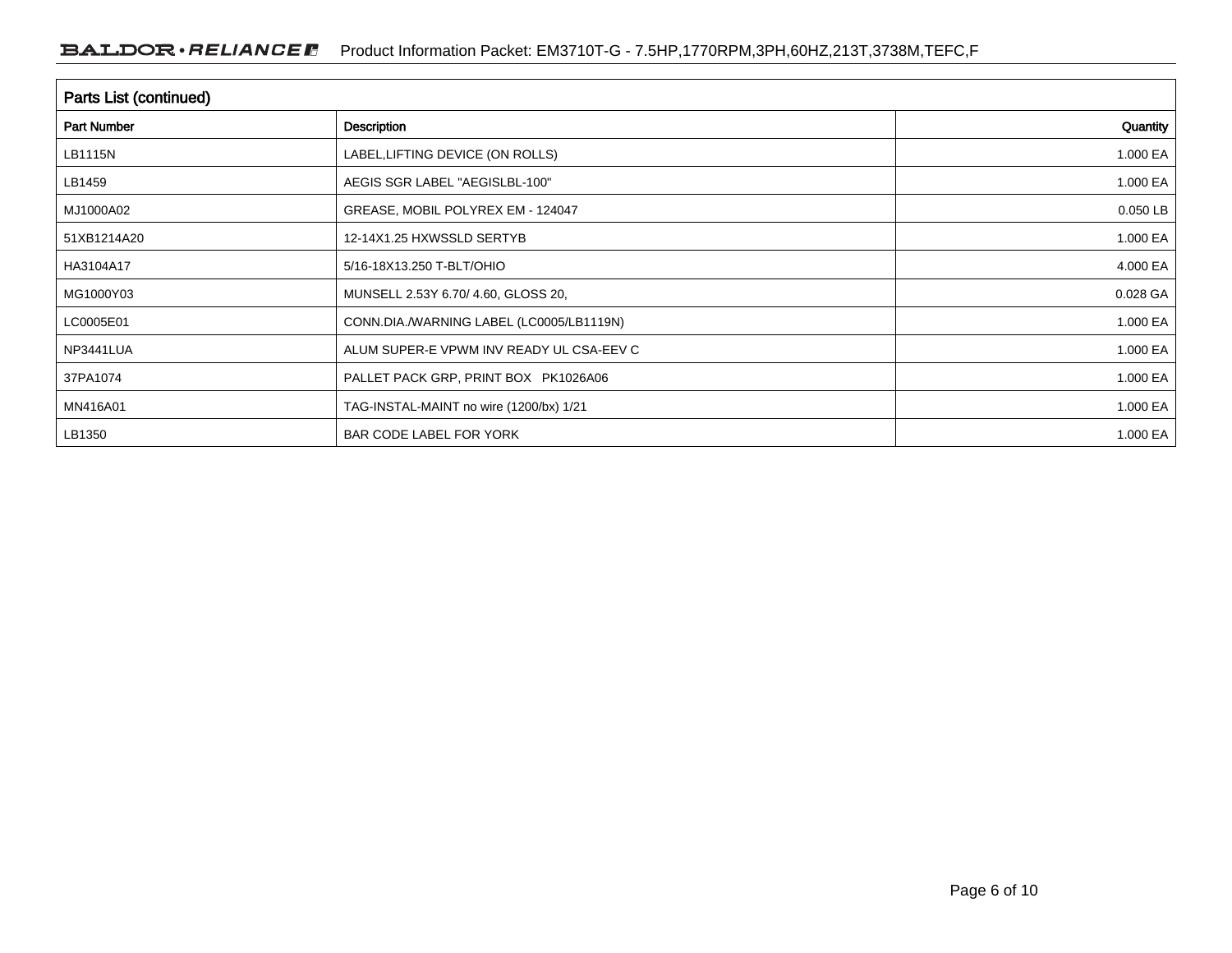#### **AC Induction Motor Performance Data**

Record # 86486Preliminary Data Sheet

| Type: 3738M<br><b>Winding: 37WGL864-R002</b> |                   | <b>Enclosure: TEFC</b> |                                                 |                          |
|----------------------------------------------|-------------------|------------------------|-------------------------------------------------|--------------------------|
| <b>Nameplate Data</b>                        |                   |                        | 460 V, 60 Hz:<br><b>High Voltage Connection</b> |                          |
| <b>Rated Output (HP)</b>                     |                   | 7.5                    | <b>Full Load Torque</b>                         | 22.2 LB-FT               |
| <b>Volts</b>                                 |                   | 230/460                | <b>Start Configuration</b>                      | direct on line           |
| <b>Full Load Amps</b>                        |                   | 19.0/9.5               | <b>Breakdown Torque</b>                         | 69.8 LB-FT               |
| <b>R.P.M.</b>                                |                   | 1770                   | <b>Pull-up Torque</b>                           | 31.5 LB-FT               |
| Hz                                           | 60 Phase          | 3                      | <b>Locked-rotor Torque</b>                      | 41 LB-FT                 |
| <b>NEMA Design Code</b>                      | A KVA Code        |                        | <b>Starting Current</b>                         | 70.7 A                   |
| <b>Service Factor (S.F.)</b>                 |                   | 1.15                   | <b>No-load Current</b>                          | 4.32 A                   |
| <b>NEMA Nom. Eff.</b>                        | 91.7 Power Factor | 80                     | Line-line Res. $@$ 25 $°C$                      | $1.48\,\Omega$           |
| <b>Rating - Duty</b>                         |                   | 40C AMB-CONT           | Temp. Rise @ Rated Load                         | $64^{\circ}$ C           |
| S.F. Amps                                    |                   | 21.4/10.7              | Temp. Rise @ S.F. Load                          | $84^{\circ}$ C           |
|                                              |                   |                        | <b>Locked-rotor Power Factor</b>                | 41.9                     |
|                                              |                   |                        | Rotor inertia                                   | 0.934 lb-ft <sup>2</sup> |

#### **Load Characteristics 460 V, 60 Hz, 7.5 HP**

| % of Rated Load     | 25   | 50   | 75   | 100  | 125  | 150  | S.F. |
|---------------------|------|------|------|------|------|------|------|
| <b>Power Factor</b> | 42   | 64   | 75   | 80   | 83   | 84   | 83   |
| <b>Efficiency</b>   | 87.1 | 91.4 | 92   | 91.7 | 90.7 | 89.6 | 90.7 |
| <b>Speed</b>        | 1793 | 1786 | 1778 | 1770 | 1760 | 1750 | 1761 |
| Line amperes        | 4.83 | 6.03 | 7.64 | 9.5  | 11.6 | 13.9 | 10.7 |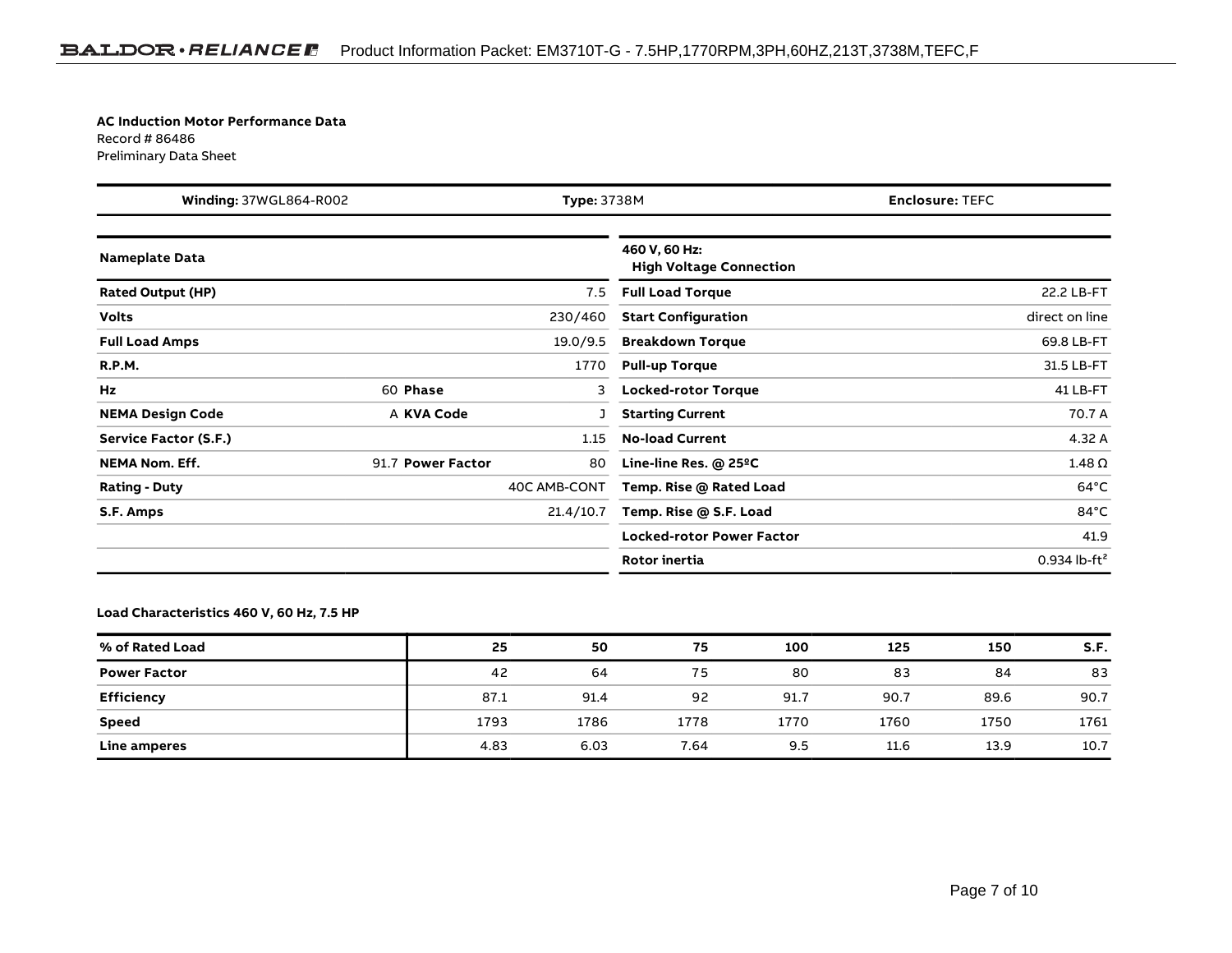

Performance Graph at 460V, 60Hz, 7.5HP Typical performance - Not guaranteed values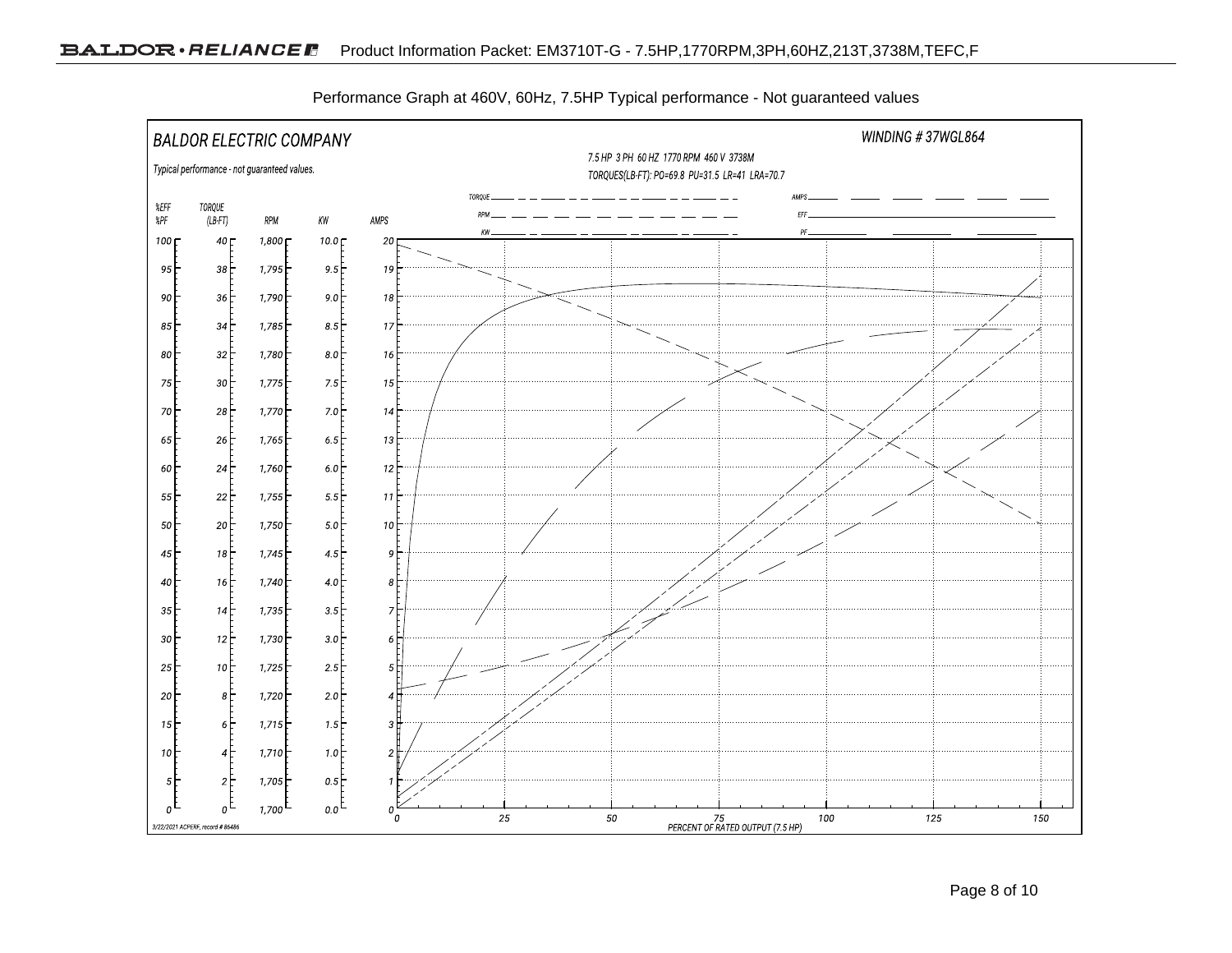